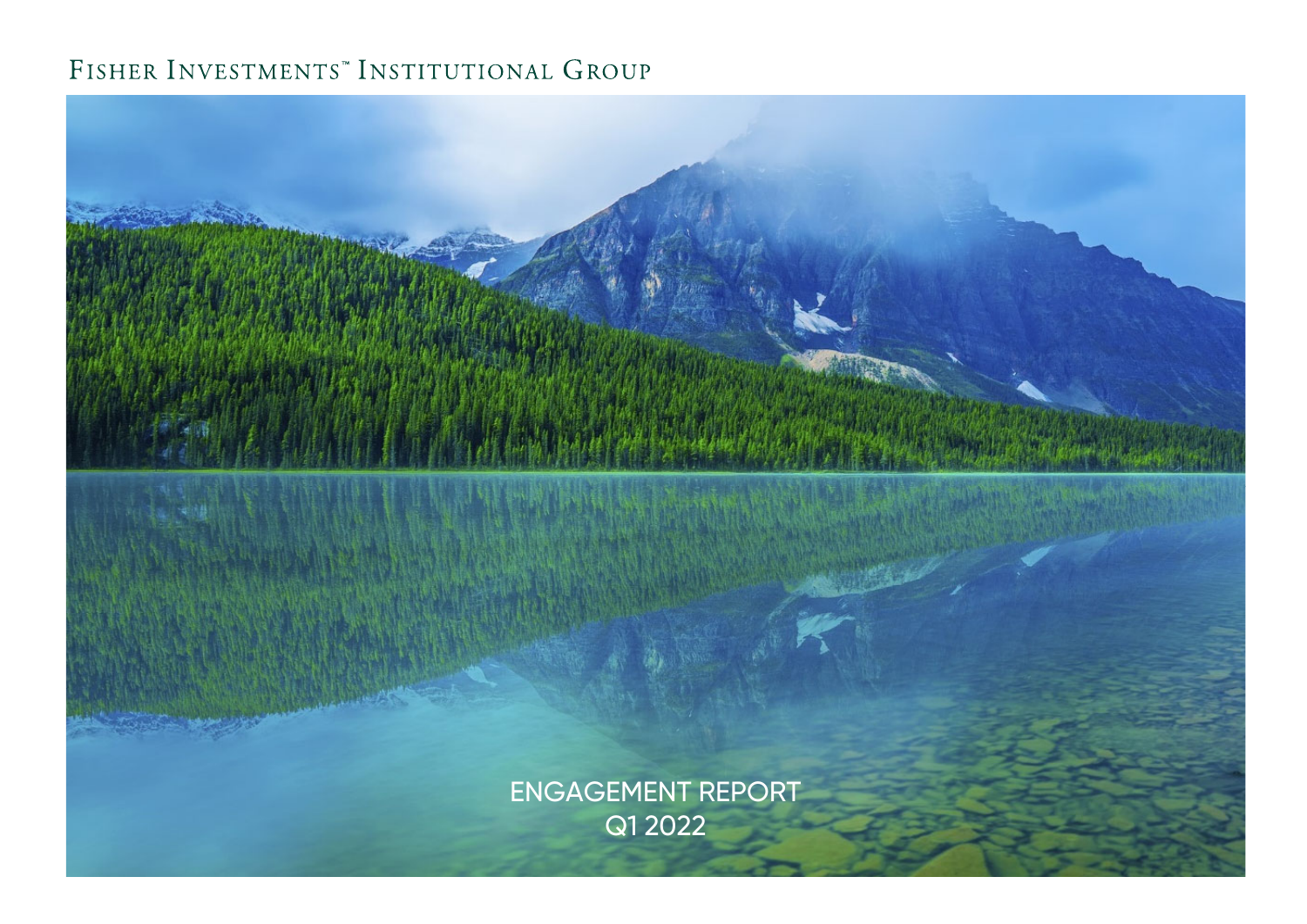# **ENGAGEMENT OVERVIEW**

# OUR ESG PHILOSOPHY STATEMENT

We believe ESG investors are best served by an investment process that considers both top-down and bottom-up factors. Integrating ESG analysis at the country, sector and stock levels consistent with clients' investment goals and ESG policies maximizes the likelihood of achieving desired performance and improving environmental and social conditions worldwide.

# OUR ENGAGEMENT APPROACH

We engage companies as part of our fundamental analysis, and to clarify or express concerns regarding potential ESG issues. Through engagement, we meet with management to discuss issues we believe are pertinent to the company or to gain <sup>a</sup> better understanding of its industry. Information learned from engagement can impact our investment decisions. Further details are provided in our Engagement Policy, which can be downloaded from our [website](https://institutional.fisherinvestments.com/en-us/process/esg) or is available upon request.

# HOW WE SOURCE OUR ENGAGEMENT OPPORTUNITIES



# EACH ENGAGEMENT IS:

- $\checkmark$  Researched by our team: "What are the relevant risks and opportunities?"
- $\checkmark$  Assigned an objective: "What are we asking the company to do?"
- $\checkmark$ Supported by a business case: "Why is it important?"
- Monitored over time: "What milestones are achieved?"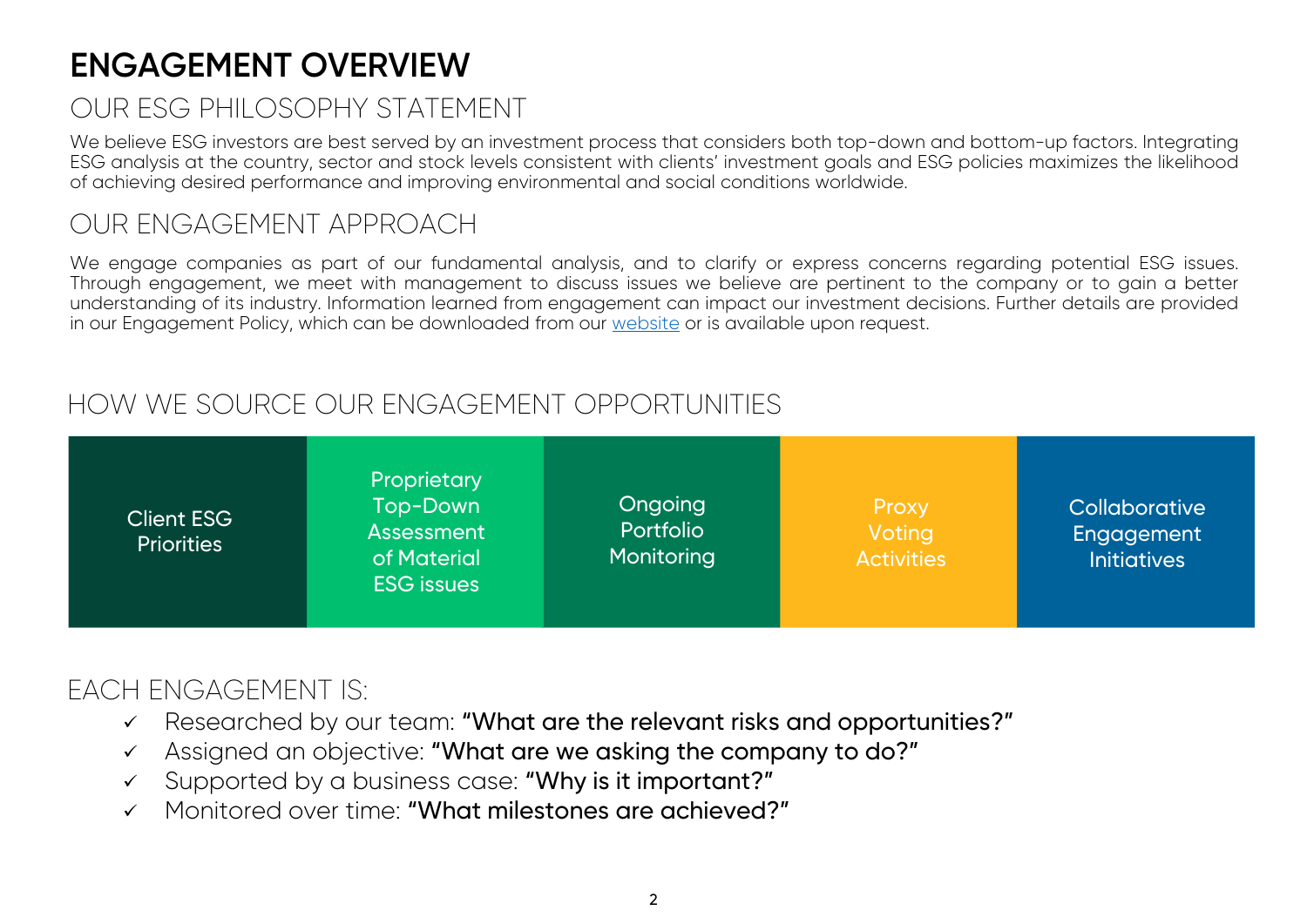# **Q1 2022 ENGAGEMENT HIGHLIGHTS**

- Increased our total Q1 engagements by 50%.
- Achieved our engagement objective with <sup>a</sup> Japanese automation company as it recently established <sup>a</sup> net-zero emissions target plus 2030 interim targets for Scope 1, 2 and its largest source of Scope 3 emissions - Use of Sold Products.
- Achieved our engagement objective with <sup>a</sup> European multinational energy company as it recently announced it would withdraw from Myanmar given the human rights concerns in the region.
- Our engagement activity continues to grow steadily year over year as reflected in the chart below, noting both newly initiated engagements and established, ongoing dialogues.



## Year Over Year Engagement Activity, Broken Down by Quarter

*Data indicated above are based on engagement meetings for all institutional clients of Fisher Investments and its subsidiaries from Q1 2019 - Q1 2022.*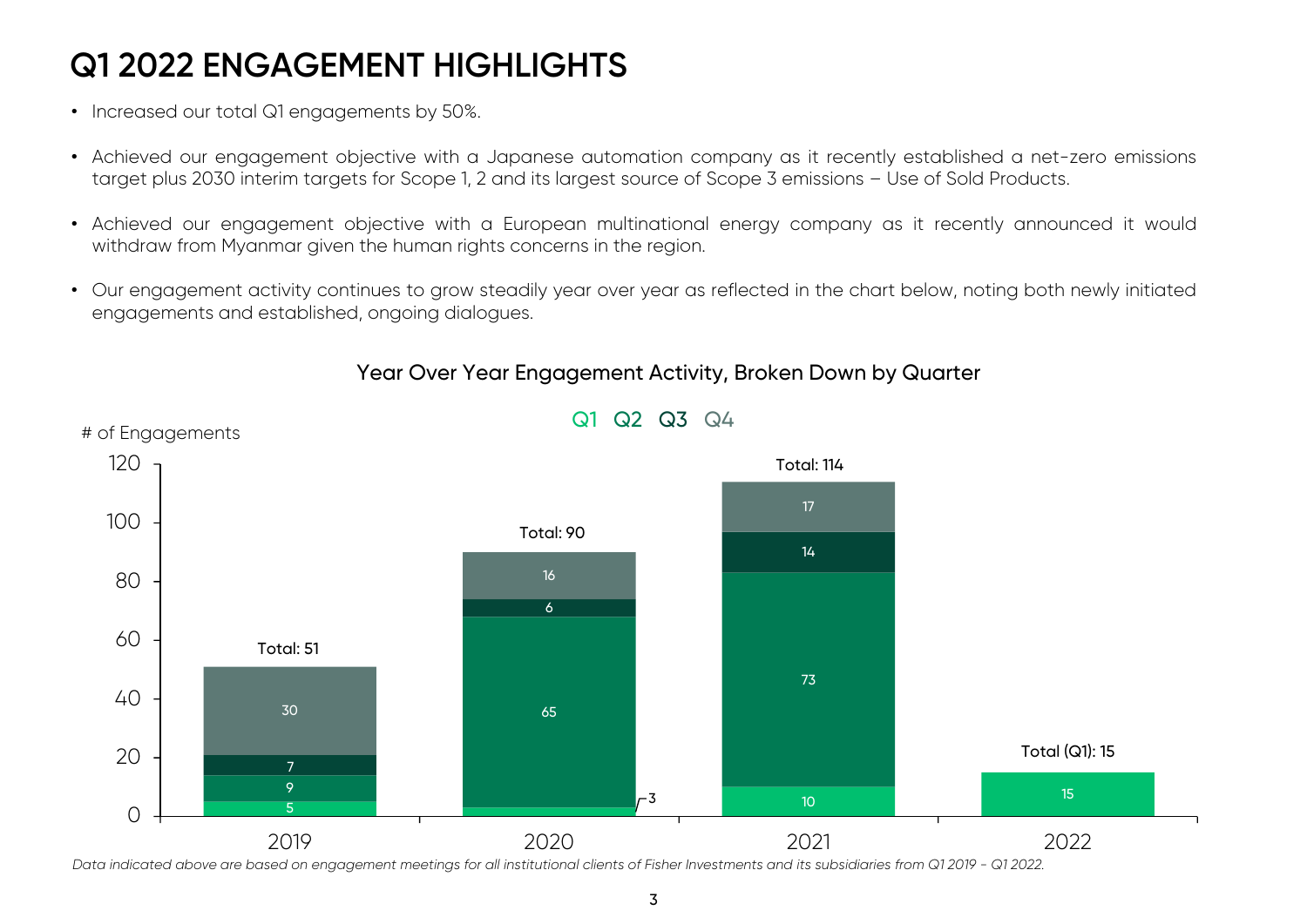# **ENGAGEMENT DISTRIBUTION**

We engage across a range of geographies and sectors, as shown below.

## Domicile of Engaged Companies, Trailing 1 Year as of Q1 2022



Engaged Companies by Sector & Market Cap (USD billions, Trailing 1 Year as of Q1 2022)



Source: FI data using Factset domicile, sector, and market capitalization designations. Percentages above may not add up to 100% due to rounding. Data indicated above are based on engagement meetings for all institutional clients of Fisher Investments and its subsidiaries as of Q12022.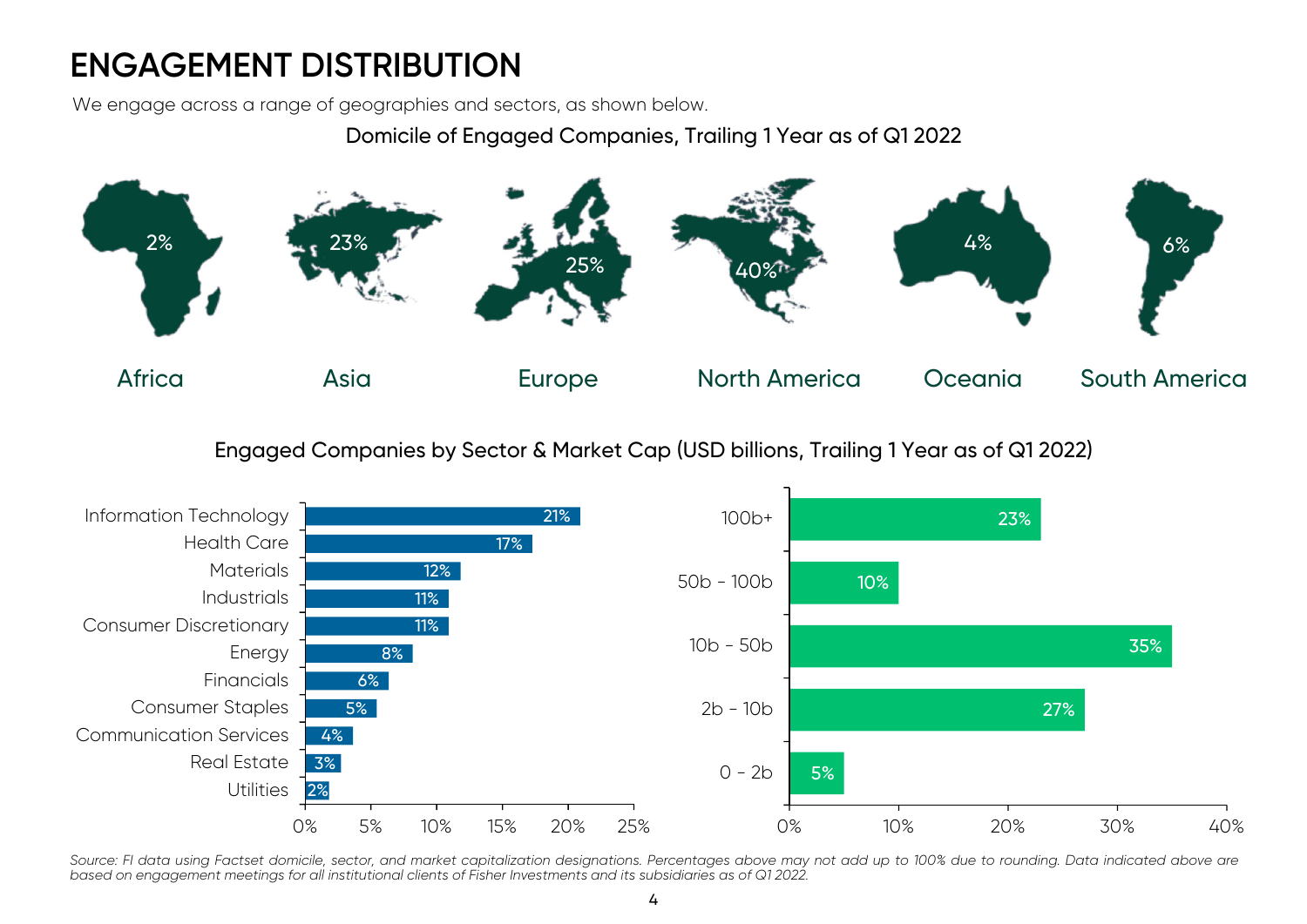# **ESG ENGAGEMENT FOCUS AREAS**

We prioritize multiple issues in each ESG category.



Engagement topics by proportion of the E, S, and G categories as of Q1 2022 (Trailing 1 Year)



*Data indicated above are based on engagement meetings for all institutional clients of Fisher Investments and its subsidiaries as of Q1 2022. Percentages above may not add up to 100% due to rounding.*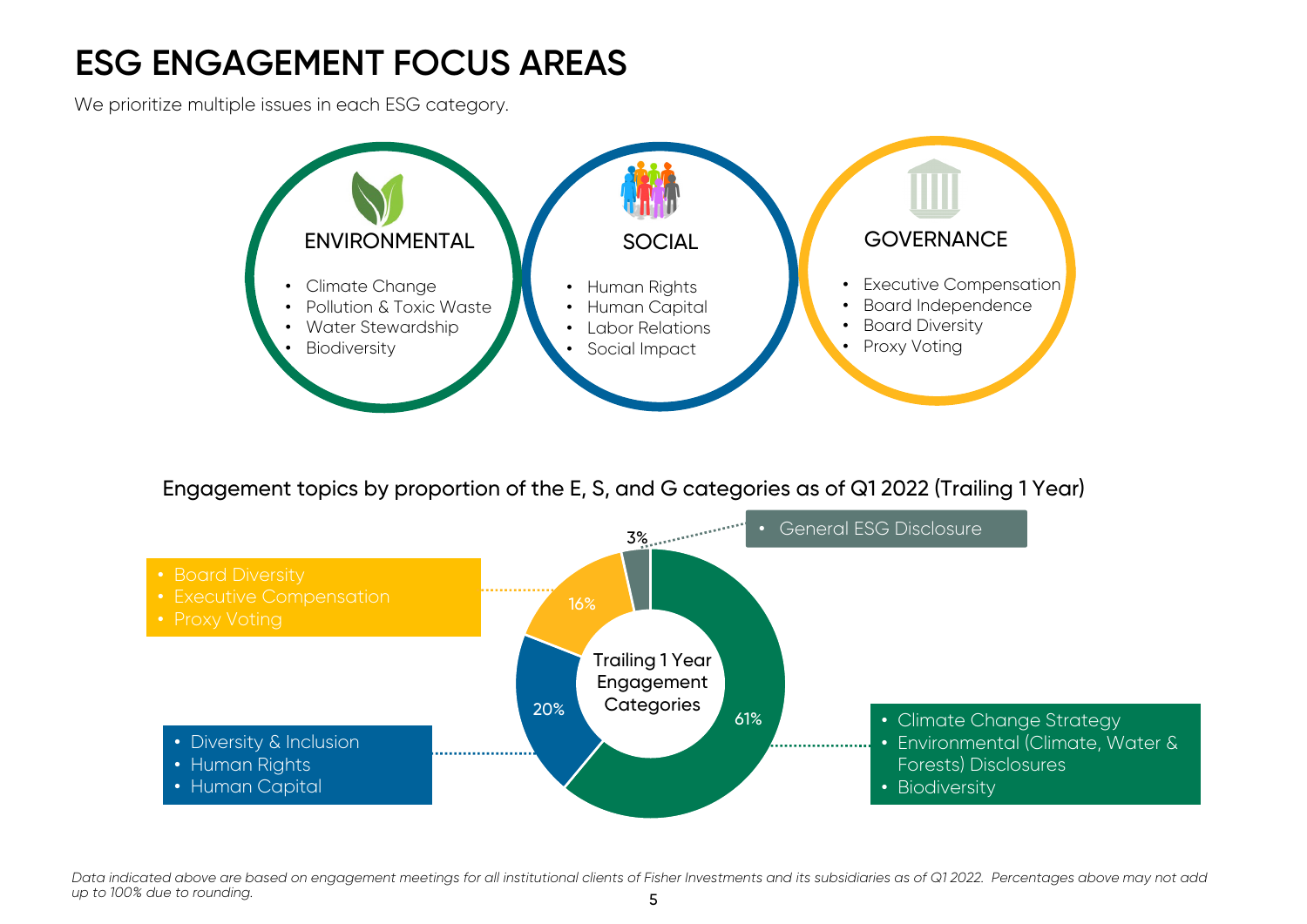# GOVERNANCE ENGAGEMENT

|  | <b>REGION:</b> | <b>DM NORTH AMERICA</b>       |
|--|----------------|-------------------------------|
|  | SECTOR:        | <b>CONSUMER DISCRETIONARY</b> |
|  | TOPIC:         | <b>REGULATORY ACTIONS</b>     |
|  | STATUS:        | <b>ONGOING</b>                |

### **OBJECTIVE**

Discuss allegations of anti-competitive behavior.

## SUMMARY

In March 2022, an ESG ratings firm issued <sup>a</sup> red flag to <sup>a</sup> global consumer discretionary company and its Italian subsidiaries, after the Italian Competition Authority (AGCM) fined the company €1.1 billion for anti-competitive behavior. According to the data provider, the issue equated to <sup>a</sup> "UN Global Compact fail."

According to the AGCM, the company linked its logistics service with exclusive benefits. Consequently, vendors who prefer not to use the company's logistics service are restricted from attaching the label to their orders. Additionally, according to an investigation by the Italian authorities, the company subjects sellers who do not use the company logistics service to stricter performance criteria, which in extreme cases can result in suspension of their account.

FI reached out to both the ratings firm and the company for additional information. We asked the company to engage with the data provider regarding the assessment and pointed out the implications of <sup>a</sup> red flag for investors that use such scores for portfolio construction.

The company strongly disagrees with the AGCM ruling and is appealing the fine. On March 10, an Italian Administrative Tribunal ruled the decision is to be suspended pending the outcome of the

legal proceedings.

The company stated that specific charges by the AGCM are incorrect and that logistics service is an optional service that sellers can use according to each product. There is another fulfillment option, which allows sellers to list their products and handle the fulfillment themselves. Sellers using alternative logistics service do not have to use the company's in-house logistics services.

The company confirmed to FI that it has reached out to the data provider to request <sup>a</sup> correction, and informed the firm of the March 10 ruling that delays the imposition of the fine.

## **OUTCOME**

As requested, the company responded promptly to our engagement and contacted the data provider about the red flag. We believe the company is giving sellers appropriate choices and the alternative service <sup>e</sup> appears to be equivalent to the larger exclusive logistics platform. With regard to allegations of anti-competitive behavior, we believe the issuance of the red flag is premature because the company is appealing the ruling. Other ESG ratings firms have assessed the issue as <sup>a</sup> "moderate" controversy and noted the pending appeal. Waiting until the matter is resolved should allow investors to make fully informed decisions – including consideration of any changes the company makes to its practices, if the appeal is lost.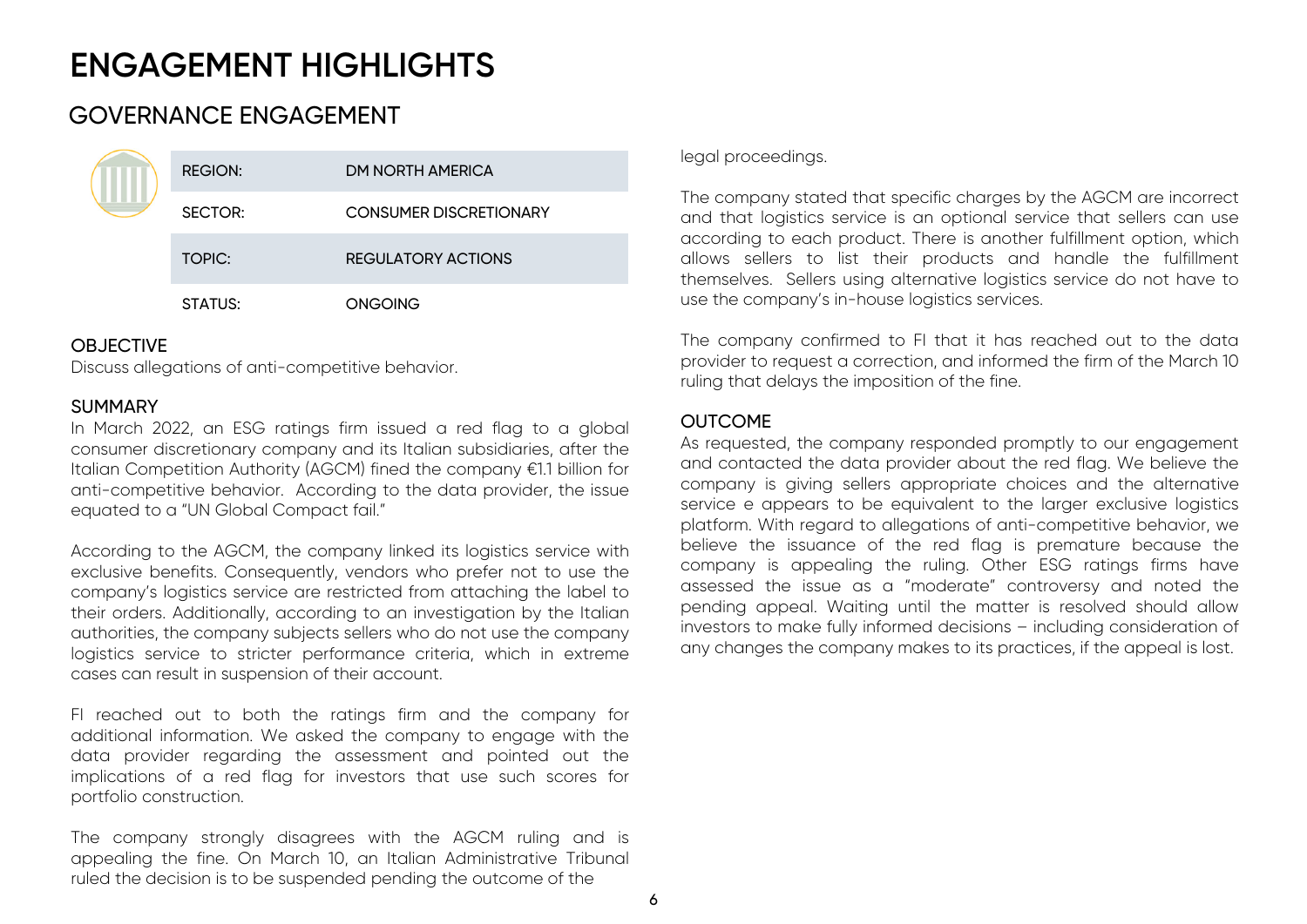## ENVIRONMENTAL, SOCIAL & GOVERNANCE ENGAGEMENT

|  | <b>REGION:</b> | DM EUROPE                                                                                                                        |
|--|----------------|----------------------------------------------------------------------------------------------------------------------------------|
|  | SECTOR:        | <b>INFORMATION TECHNOLOGY</b>                                                                                                    |
|  | <b>TOPIC:</b>  | <b>EXECUTIVE COMPENSATION;</b><br><b>DIVERSITY &amp; INCLUSION;</b><br><b>SUSTAINABLE SOURCING;</b><br><b>WATER CONSERVATION</b> |
|  | STATUS:        | <b>CONCLUDED</b>                                                                                                                 |

#### **OBJECTIVE**

Information gathering on the company's redesigned executive remuneration program and other sustainability initiatives.

#### **SUMMARY**

FI met with the chair of the remuneration committee and otherexecutives at <sup>a</sup> European technology company to discuss changes to its compensation program and women in leadership goals.

*Executive Compensation*: The company has undertaken <sup>a</sup> major revamp of its remuneration program driven by anticipated board and management transitions. The company's sizeable growth in the last five years has prompted <sup>a</sup> change in its peer group comparator in terms of market cap, revenue and number of employees. The company's guiding principles of the compensation revamp is to maintain internal fairness to align with local market practices while balancing extreme competitiveness to attract talent.

The 2022 performance measures were updated to reflect the current market size and strategic priority factors. Short-term incentive (STI) metrics include financial measures and technological leadership index; and the long-term incentive program (LTIP) includes additional strategic value drivers, relative TSR (Total Shareholder Return), technology leadership index and ESG factors. The ESG metrics are reduction of energy use in its products as well as employee

engagement and inclusion measures.

One of the company's main ambitions is to attract women in engineering and increase gender diversity in STEM (Science, Technology, Engineering, and Math) roles. The company has set <sup>a</sup> goal to increase female leadership candidates from 8% in 2021 to 12% by 2024, which is supported by specific onboarding, internal development and growth programs.

*Sustainability Targets*: FI inquired about the water usage in its lithography technology as water is one of the major inputs in the wafer manufacturing process of its clients. The company responded that water usage is not <sup>a</sup> material concern for its novel lithography product, which helps reduce the number of steps in the microchip production process. The company highlighted the importance of the platform's sustainability gains – including reduced water inputs – in the full value chain of semi-conductor manufacturing. In its own operations, the company has achieved net-zero Scope 1 & 2 emissions.

*Responsible Sourcing of Materials:* The company is <sup>a</sup> member of <sup>a</sup> Responsible Business Alliance and encourages its 4,700 suppliers to adopt similar standards to help ensure the raw materials are sourced sustainably and responsibly. The company conducts annual risk assessments of critical suppliers and runs detailed screening to help ensure compliance with its code of conduct. Additionally, the company conducts third-party external audits of its suppliers every 2 years.

### **OUTCOME**

Engagement concluded.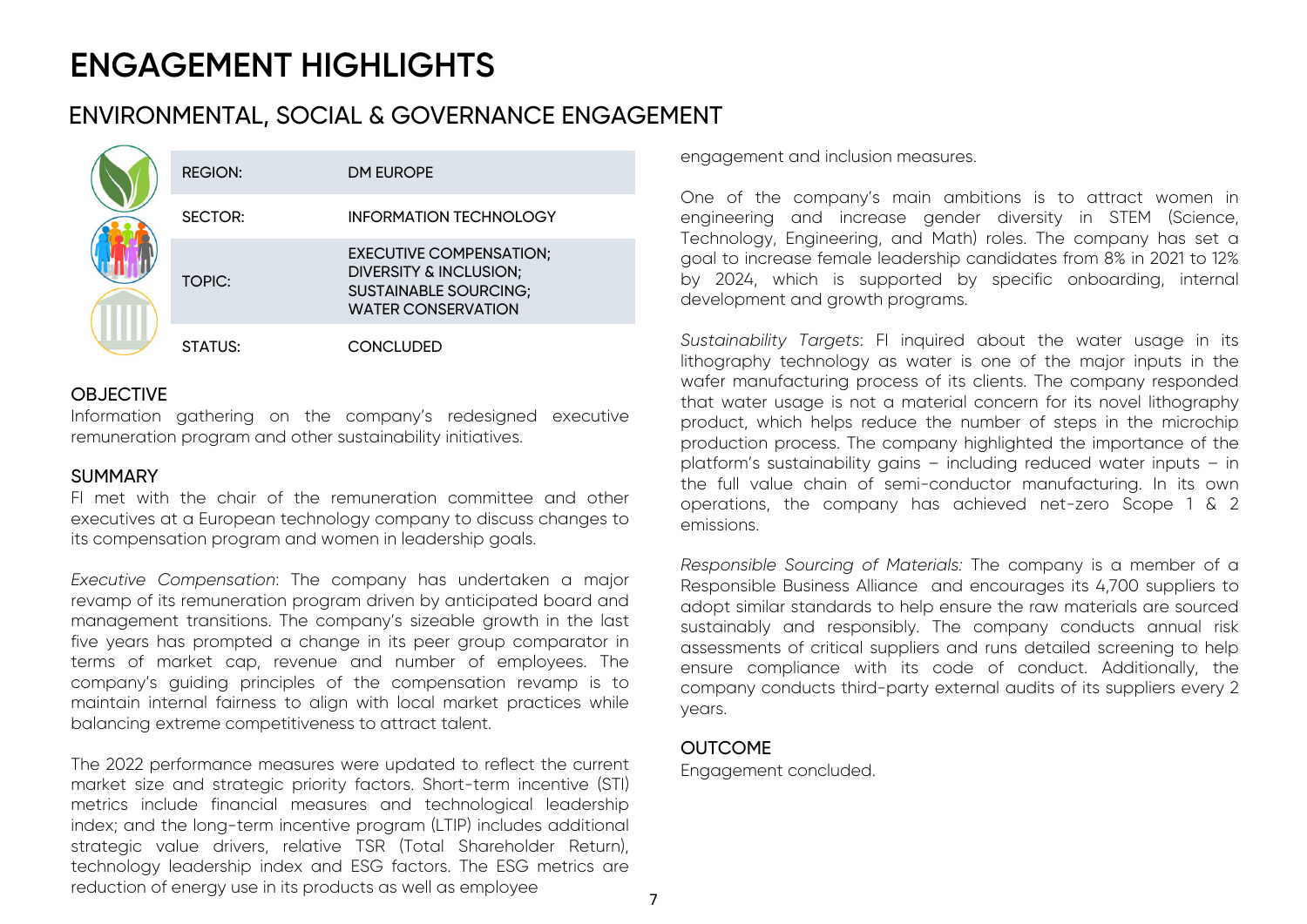# ENVIRONMENTAL & ENVIRONMENTAL DISCLOSURES ENGAGEMENT

|  | <b>REGION:</b> | DM EUROPE                                                                                         |
|--|----------------|---------------------------------------------------------------------------------------------------|
|  | SECTOR:        | <b>FINANCIALS</b>                                                                                 |
|  | TOPIC:         | <b>CLIMATE CHANGE STRATEGY;</b><br><b>ENVIRONMENTAL OPPORTUNITIES;</b><br><b>COMMUNITY IMPACT</b> |
|  | <b>STATUS:</b> | ONGOING                                                                                           |

#### OBJECTIVE

Information gathering on the bank's climate transition goals and sustainable financing targets and initiatives.

### **SUMMARY**

FI engaged <sup>a</sup> European bank to seek information on its climate transition targets and inquired about its short- to medium-term goals on sustainable financing. One of the largest financial institutions in the world, the bank joined the Net-Zero Banking Alliance as <sup>a</sup> founding member in 2021.

The bank has announced <sup>a</sup> goal to reach net-zero emissions by 2050 and shared its 2030 decarbonization goals, which include no longer financing power generation companies that generate more than 10% of revenue from thermal coal, as well as eliminating its direct exposure to thermal coal mining worldwide. The bank also aims to use 100% renewable electricity sources in all of its buildings.

The bank also has <sup>a</sup> goal to issue €120B in green financing by 2025 and €220B by 2030. For the last decade, the bank has been <sup>a</sup> global leader in renewable energy financing with its green financing portfolio total reaching €61B as of 2021.

In regards to its broader environmental goals, the bank recently signed <sup>a</sup> plan with two largest private banks in Brazil to promote protection of the Amazon rainforest and avoid deforestation from the

beef value chain. The bank's credit analysis includes consideration of environmental and social risk, and it incorporates <sup>a</sup> sustainability rating into the credit scores of its clients.

The bank considers its social activities in the Latin American market as<sup>a</sup> social opportunity to empower retail clients to become financially educated. It currently has 7.4M clients in the region and has the goal to increase the number to 10M clients. The bank runs educational programs to support students and empowers those at the risk of financial exclusion by offering accessible banking, which helps enable more customers to have access to financial services.

## OUTCOME

FI is encouraged by the leadership shown by the financial company in founding the Net-Zero Banking Alliance and for pledging its disclosed decarbonization targets. We will monitor its continued progress on its sustainable financing and climate transition goals.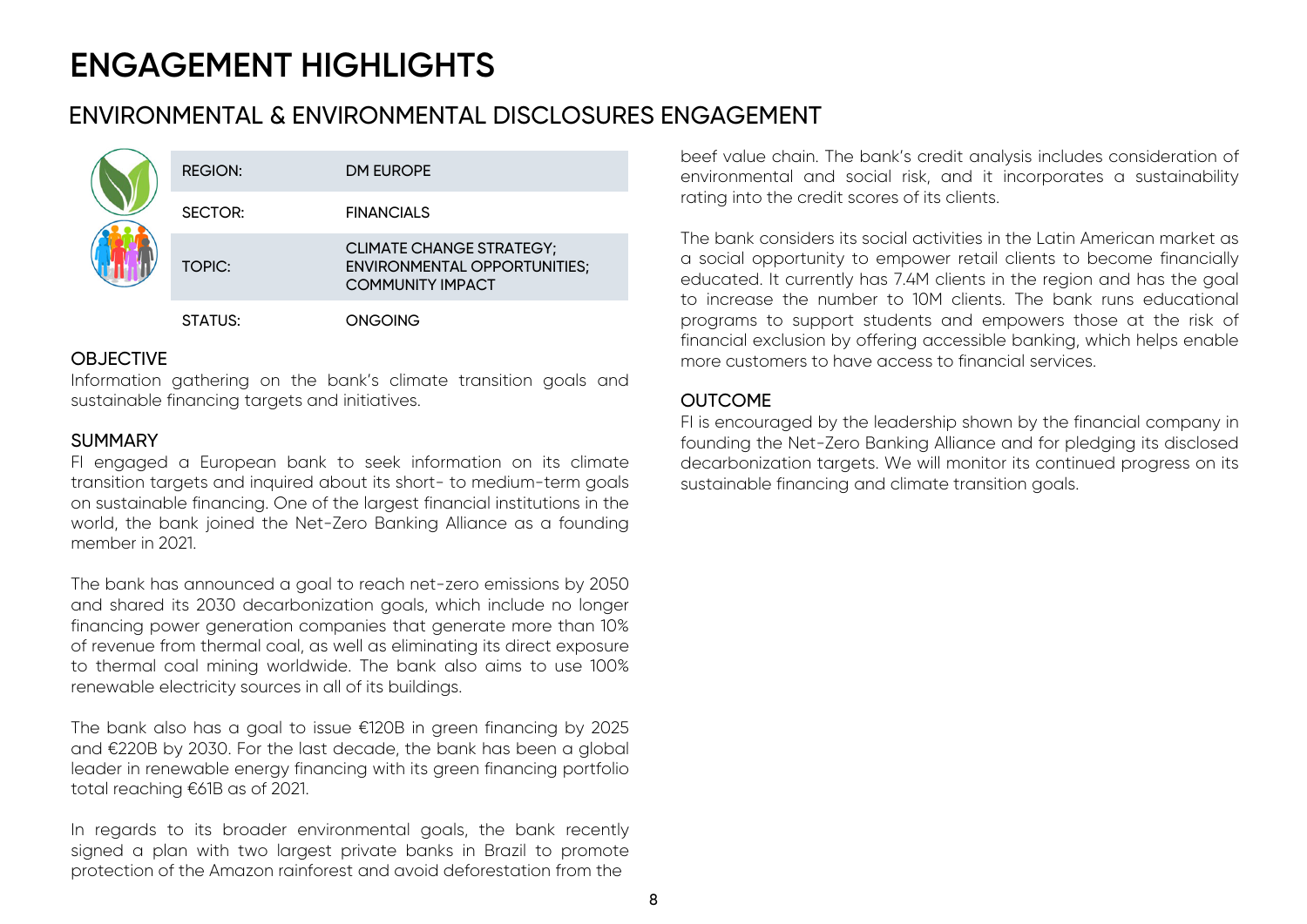# SOCIAL ENGAGEMENT

|  | <b>REGION:</b> | <b>EM ASIA</b>                                                                          |
|--|----------------|-----------------------------------------------------------------------------------------|
|  | SECTOR:        | <b>MATERIALS</b>                                                                        |
|  | TOPIC:         | <b>HUMAN RIGHTS POLICY;</b><br><b>HEALTH &amp; SAFETY;</b><br><b>EMPLOYEE RELATIONS</b> |
|  | STATUS:        | <b>ONGOING</b>                                                                          |

## OBJECTIVE

Encourage the company to investigate reports of unfair labor practices at its operations in the Democratic Republic of Congo (DRC).

## **SUMMARY**

FI engaged <sup>a</sup> global materials company regarding working conditions at its mining site in the Democratic Republic of Congo after global media reports alleged human rights violations there, including <sup>a</sup> video of <sup>a</sup> physical assault of <sup>a</sup> sub-contract worker at the mine. The alleged incidents are inconsistent with the company's disclosed policies, which are aligned to internationally recognized human rights standards such as the International Labour Organization's Declaration on Fundamental Principles and Rights at Work and the United Nations Human Rights Council Guiding Principles on Business and Human Rights (UNGP).

The company responded that it could not authenticate the specific claims of mistreatment due to the anonymous nature of the reports, but it was able to ascertain that the video was not of its mine employee or contract worker, and was not filmed at its mine site or Its contractor camp. The company described how its human rights policies and practices are applied to both employees and contractors, including several steps to strengthen human rights protections at its operations in the DRC:

• Anti-corruption and human rights due diligence is applied equally to employees and contractors, including screening, questionnaires and site visits.

- 100% of its Congolese workforce is unionized, and contractors are encouraged to adopt collective bargaining.
- In 2020, the company began annual contractor assessments to track health, safety and human rights performance. It also enhanced its grievance mechanisms available to all employees and contractors.
- In 2021, third-party human rights experts conducted <sup>a</sup> four-day training at the mine. The company is also developing an action plan for its contractors that features <sup>a</sup> three-month employee awareness and training program. Subjects include the code of conduct, rights of association, grievance mechanisms and behavior modification.
- Importantly, the company's ESG management systems at international sites are reviewed annually by Corporate Integrity, an independent consultant. Corporate Integrity's assurance is based on evidence of documents review, interviews with site and corporate personnel, and site visits.

## **OUTCOME**

There were documented labor and human rights concerns at the mine site preceding the company's acquisition of the asset. Applying the UNGP framework, these issues should have surfaced when the company conducted its human rights due diligence assessment prior the acquisition. Nevertheless, the company was responsive to our inquiry and is taking positive steps to strengthen human rights there. FI will review the company's 2022 Human Rights report, and will continue to seek evidence that its practices are effective in protecting human rights.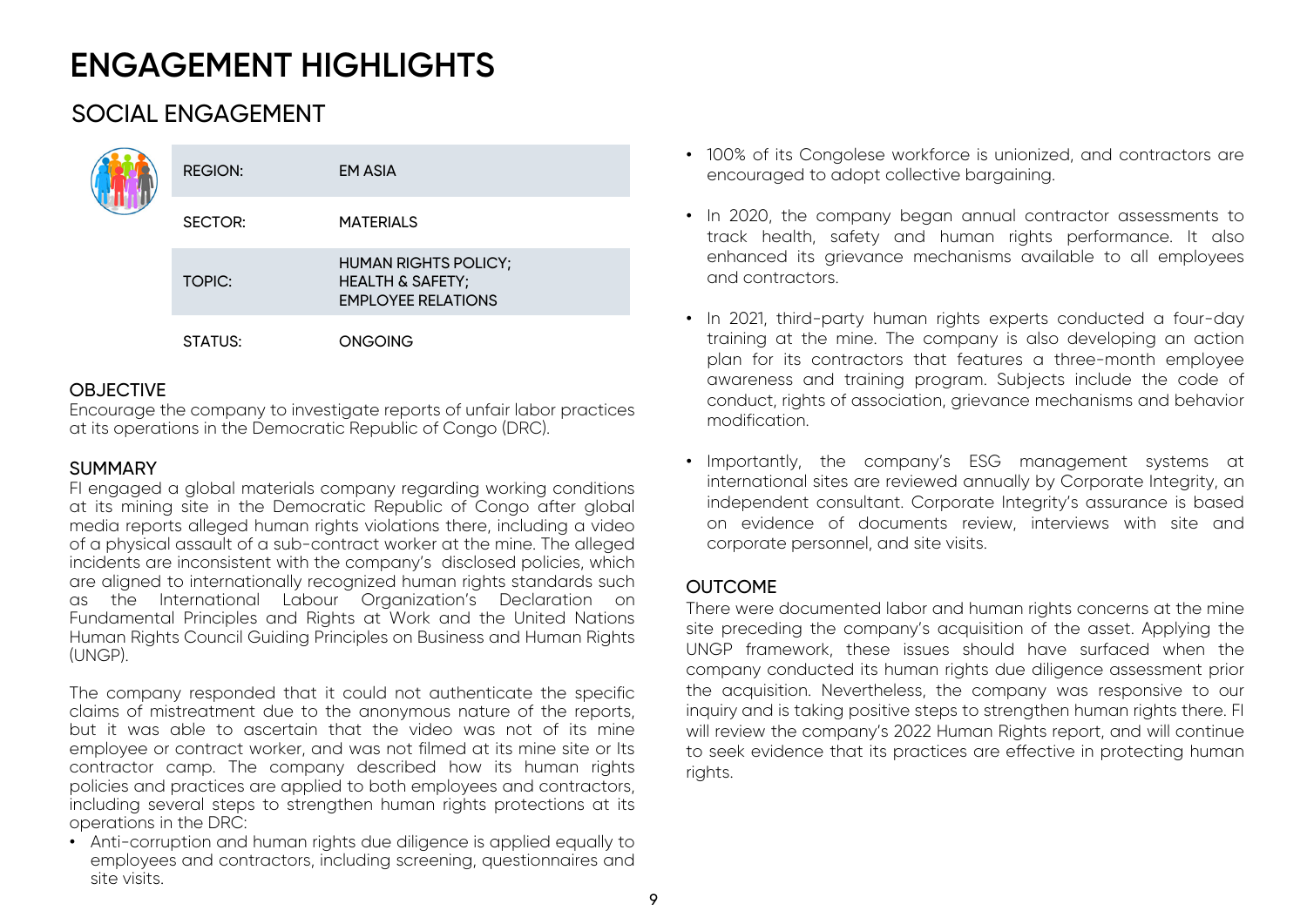# ENVIRONMENTAL ENGAGEMENT

|  | <b>REGION:</b> | <b>DM EUROPE</b>                                       |
|--|----------------|--------------------------------------------------------|
|  | SECTOR:        | <b>ENERGY</b>                                          |
|  | <b>TOPIC:</b>  | <b>CLIMATE CHANGE STRATEGY;</b><br><b>BIODIVERSITY</b> |
|  | STATUS:        | <b>ONGOING</b>                                         |

## **OBJECTIVE**

Seek company progress updates on the net-zero commitment and understand company's climate transition strategy.

### **SUMMARY**

FI engaged <sup>a</sup> European-based global energy company on its climate strategy and biodiversity programs.

*Climate Strategy & Net-Zero Ambition:* The company has an ambition to reach net-zero emissions on <sup>a</sup> Scope 1-3 basis by 2050, and to reduce Scope 1-2 emissions by 50% by 2030. FI inquired if the company is satisfied with the pace of energy transition and any challenges it faces. The company is positioned to achieve its emissions reduction targets amid 3% per annum growth in production. The main lever for the transition is electrification of its operational fields, which remains on track. Managing cost is another challenge that the company seeks to overcome.

FI inquired how the company's carbon intensity targets relate to absolute emissions. The company responded that 90% of its 2030 target will reflect absolute emissions data as the company started from <sup>a</sup> level of about half the industry's intensity. The company's targets are aligned with the Paris Agreement.

In terms of methane, the company uses <sup>a</sup> combination of direct measurement and modelling to disclose its emissions. All published results undergo third-party verification.

The company is also <sup>a</sup> leader in offshore wind and recently raised its renewable power targets. The company's objective is to have more than 50% of gross capex in renewables and low carbon solutions by 2030. It views carbon capture and storage (CCS) as <sup>a</sup> major pillar of its plan, especially leveraging its expertise in the long-term project in the Northern Lights site.

*Biodiversity:* FI inquired about the status of evaluating and disclosing the impacts that the company may have in areas of high biodiversity risk. The company noted that although its upcoming annual sustainability report will touch on biodiversity impact in detail, projects in high-risk areas will need to implement specific steps to achieve and demonstrate positive biodiversity impact.

### OUTCOME

The company has <sup>a</sup> robust climate action plan. FI will monitor the company's methane emissions disclosures, and will review the company's energy transition plan when it is published. In addition, the company's board will present its energy transition plan for advisory shareholder vote in the upcoming annual general meeting in May 2022.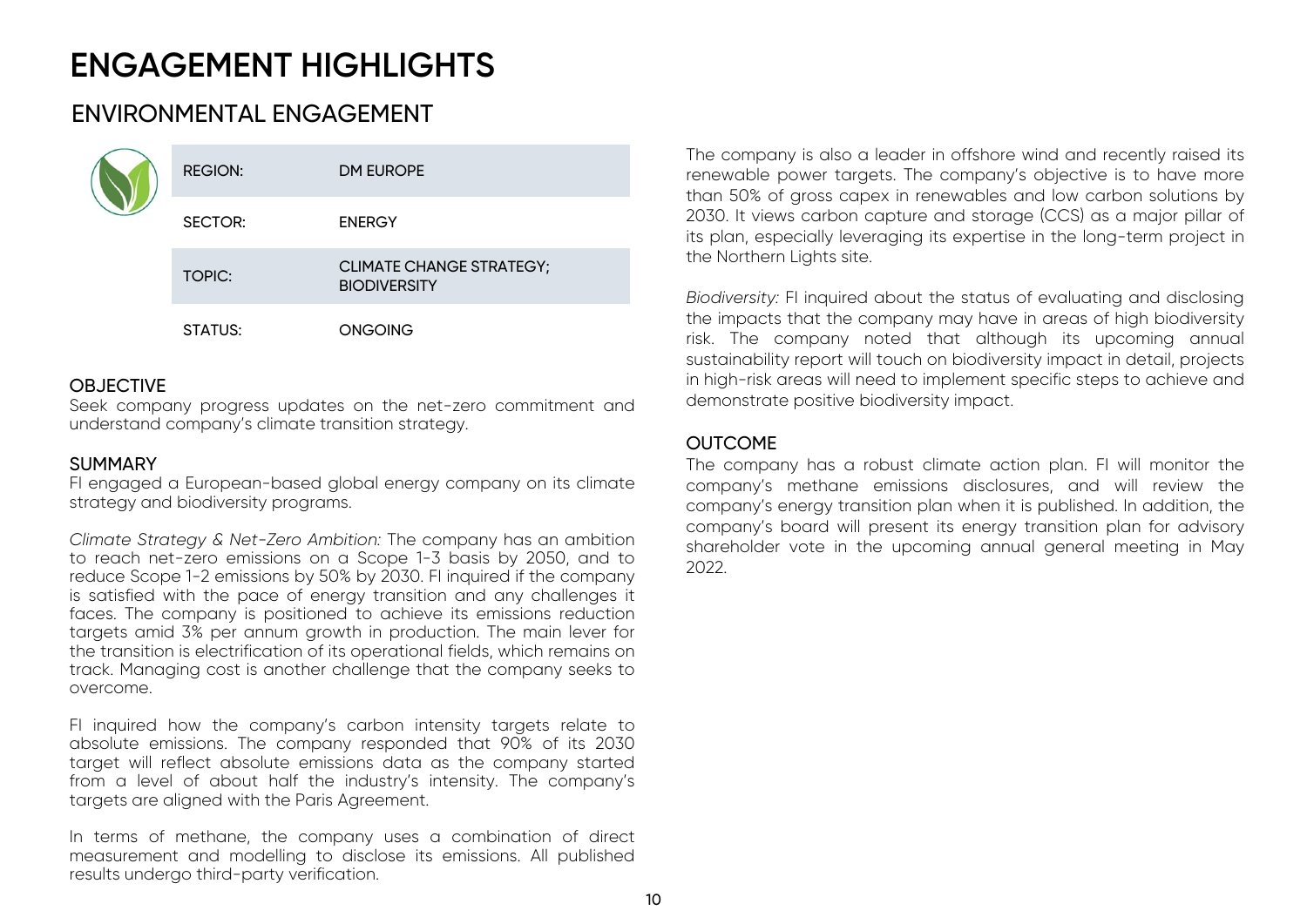## ENVIRONMENTAL & GOVERNANCE ENGAGEMENT

|  | <b>REGION:</b> | DM NORTH AMERICA                                       |
|--|----------------|--------------------------------------------------------|
|  | SECTOR:        | <b>ENERGY</b>                                          |
|  | <b>TOPIC:</b>  | <b>CLIMATE CHANGE STRATEGY;</b><br><b>PROXY VOTING</b> |
|  | STATUS:        | ONGOING                                                |

## **OBJECTIVE**

Discuss the company's low-carbon transition plans and how newlyelected board members are influencing its climate strategy. Encourage continued development of its emissions reduction strategies.

## SUMMARY

The company had six new directors elected to its board in the last two years, partly due to investor dissatisfaction with the company's actions to address climate change. FI supported board refreshment at the 2021 Annual General Meeting, and we met with the company to discuss how the new directors are shaping corporate climate strategy. The company stated that the new directors have brought <sup>a</sup> desire to participate and become leaders in the energy transition, which is reflected in:

- The company's restructure into three business units including one that is dedicated to low carbon ventures.
- Its \$15 billion commitment to low carbon solutions, where it expects >10% return on investment that will support earnings growth and cash flow targets.
- Establishment of <sup>a</sup> net-zero ambition for Scope 1 and 2 emissions from operated assets by 2050, and 2030 emissions reduction plans it says are consistent with Paris-aligned pathways.

The company's focus is on reducing its operational emissions, such as development of carbon capture and storage (CCS) projects, hydrogen

and biofuels. The company believes that CCS is critical to its investments in low carbon solutions, and is examining 30 potential CCS applications across the globe. The company plans to expand its capacity in CCS and with additional supportive policy, CCS could become <sup>a</sup> viable solution across the industry. The company is resistant to setting Scope 3 targets (its largest category of emissions), citing the lack of standardized accounting systems for Scope 3.

## **OUTCOME**

It is clear to see the refreshed board's influence in shaping the company's climate strategy. Its recent actions are meaningful and for the first time, provide <sup>a</sup> clear signal to investors of how the company intends to participate in the low carbon transition. However, there are gaps in its plans and we do not see the company as an industry leader on climate. We encouraged the company to include emissions from assets where the company has an equity investment (the current target only applies to assets that the company operates), and to set Scope 3 reduction targets, which comprise 85% or more of emissions in the company's value chain.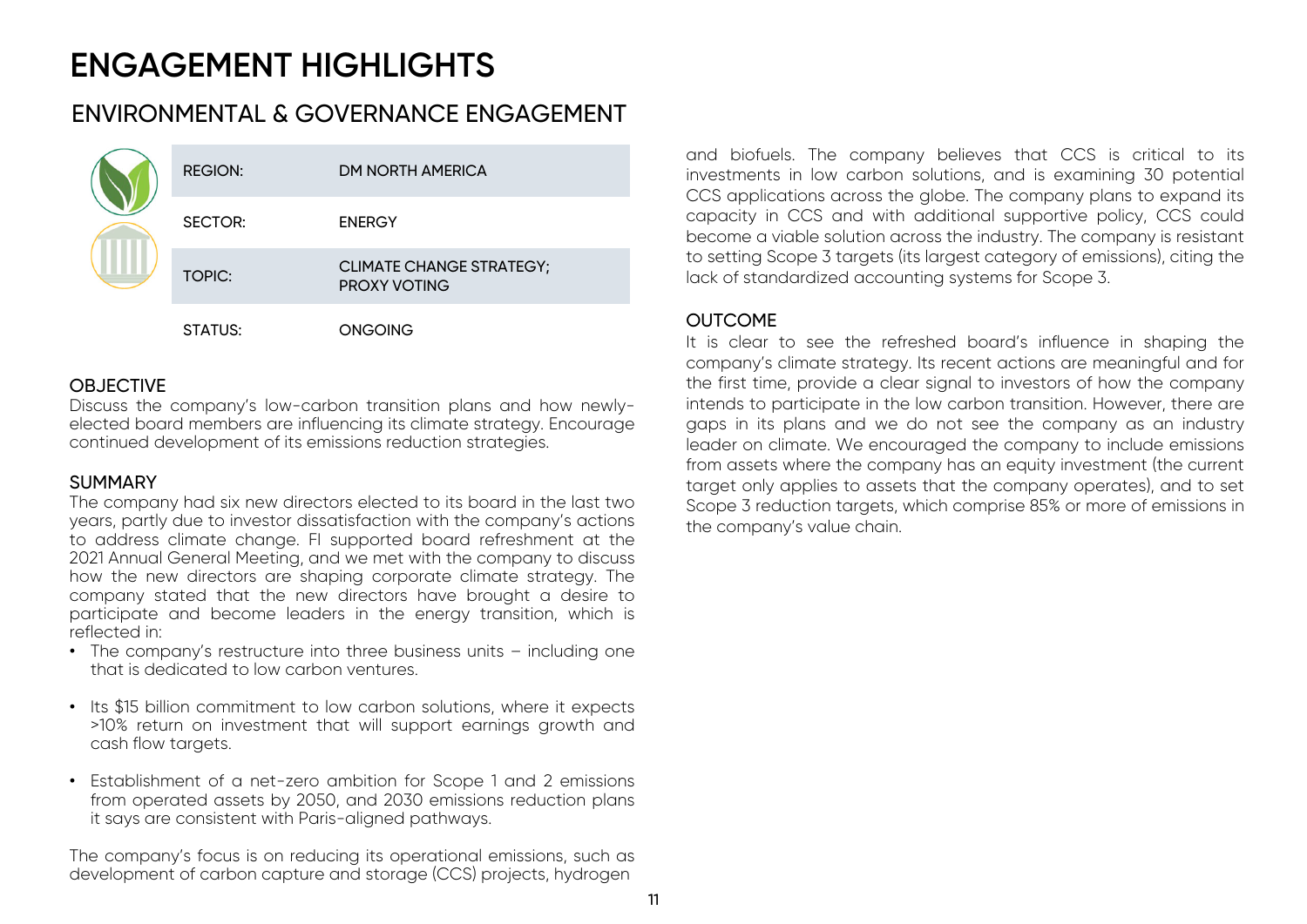## ENVIRONMENTAL, SOCIAL & GOVERNANCE ENGAGEMENT

|  | <b>REGION:</b> | DM ASIA                                                             |
|--|----------------|---------------------------------------------------------------------|
|  | SECTOR:        | <b>INDUSTRIALS</b>                                                  |
|  | <b>TOPIC:</b>  | <b>CLIMATE CHANGE STRATEGY;</b><br><b>DIVERSITY &amp; INCLUSION</b> |
|  | STATUS:        | CONCLUDED                                                           |

### **OBJECTIVE**

Encourage operational alignment with Japan's recently announced climate commitments, and express support for its Women's Participation and Advancement program.

### SUMMARY

In October 2020, Japan pledged to be carbon neutral by 2050. Our research showed <sup>a</sup> Japanese automation company was in the early stages of addressing sustainability, however, its approach to data gathering and disclosure made it difficult to compare the company's data to its competitors. In 2021-2022, we discussed the company's readiness to align with the Government's pledge, its environmental disclosures, and its programs to increase the participation of women in its workforce.

We noted that the company did not have <sup>a</sup> formal emissions reduction program, and its targets lacked the top-line category goals that allow investors to compare its performance to its peers. We recommended that it continue its efforts to map its Scope 1, 2, and 3 greenhouse gas emissions, and to set reduction targets at the category (rather than sub-indicator) level.

Another priority for the company is women's employment and advancement. The company established targets that by 2020, 10% of the workforce and 5% of newly appointed executives will be women. To support the targets, it implemented many women and familysupportive programs. In 2020, the company exceeded its goal of 5%

women among newly appointed executives, but had to extend the goal of 10% women in the general workforce. We believe the company's family-friendly policies are beneficial and should help the company achieve its goal.

## **OUTCOME**

Objective achieved. The company was responsive and announced <sup>a</sup> goal of net-zero emissions by 2050, along with 2030 interim targets for Scope 1, 2, and its largest source of Scope 3 emissions – Use of Sold Products:

- Scope 1 and 2 emissions: 42% reduction by 2030, using <sup>a</sup> 2020 baseline.
- Scope 3 emissions: 12.3% reduction in the Use of Sold Products by 2030, using <sup>a</sup> 2020 baseline.

The company also announced its support for the Task Force on Climate related Financial Disclosures and began conducting scenario analysis. We believe its targets are sufficiently ambitious to put the company on <sup>a</sup> net-zero trajectory even as it grows its market share. We also look forward to the company achieving its goals on women's participation.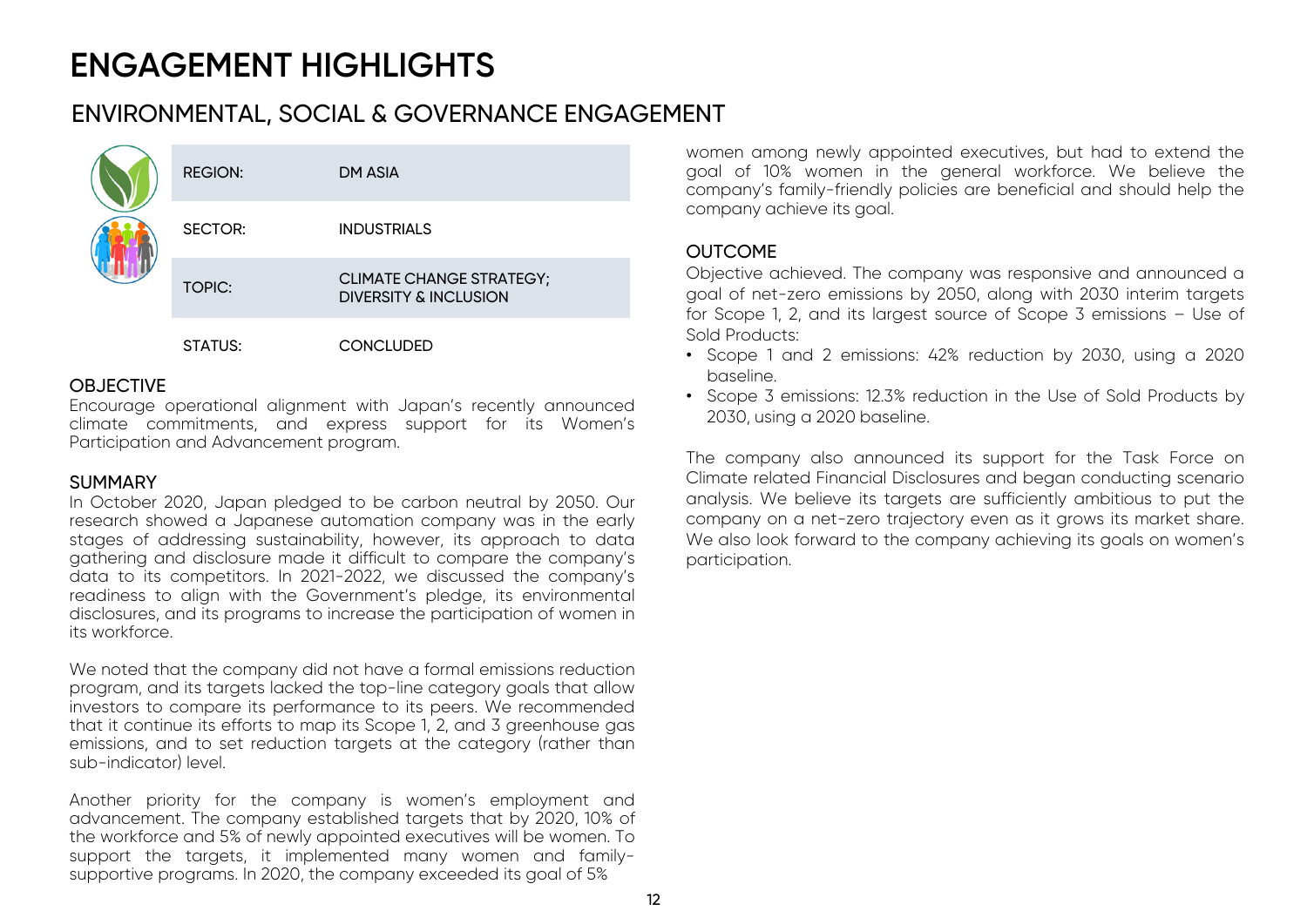# ENVIRONMENTAL, SOCIAL & GOVERNANCE ENGAGEMENT

|  | <b>REGION:</b> | <b>EM SOUTH AMERICA</b>                                                                                                    |
|--|----------------|----------------------------------------------------------------------------------------------------------------------------|
|  | <b>SECTOR:</b> | <b>CONSUMER DISCRETIONARY</b>                                                                                              |
|  | <b>TOPIC:</b>  | <b>CLIMATE CHANGE STRATEGY;</b><br><b>WASTE MANAGEMENT;</b><br><b>DIVERSITY &amp; INCLUSION;</b><br><b>BOARD DIVERSITY</b> |
|  | STATUS:        | <b>ONGOING</b>                                                                                                             |

## **OBJECTIVE**

Discuss the company's sustainability strategy and encourage it to set environmental management targets.

### **SUMMARY**

FI met with <sup>a</sup> Brazilian consumer discretionary company to discuss its sustainability priorities, with emphasis on: alignment with the aims of the Paris Climate Agreement, packaging and waste management, and external verification of supply chains. The company is experiencing rapid growth – it doubled its online sales in one year. As <sup>a</sup> female founded company, it considers sustainability to be at its core. Its goal is to be included on sustainability indexes.

*Environment:* The company's recent growth is outpacing its efforts to reduce its environmental footprint. It is working with external consultants to map its organizational metrics as <sup>a</sup> precursor to setting targets, with the first data inventory expected in ~6 months. The company's business model focuses on matching buyers with local vendors, rather than using large distribution centers. It has <sup>a</sup> fleet of EVs for "last mile delivery" and said many of its products are delivered by bicycle, skateboard and on foot (reducing Scope 3 emissions). In addition, the company is working with its waste hauler build <sup>a</sup> recycling system as Brazil has little infrastructure.

*Social & Governance:* The company has the largest percentage of female directors of any company in BOVESPA. It has <sup>a</sup> female board chair and 57% of its directors are independent. Its guiding principle

translates to "Give to the many the privileges of the few." The company strongly believes employment is <sup>a</sup> way to break the barriers of Brazil's socioeconomic inequity – all employees are trained as if they will be the next CEO, and many have been there for decades. More broadly, the company's business model has facilitated its customers having access to their first TV, cell phone, or banking services. However, the company could do <sup>a</sup> better job of quantifying the impact of these practices.

## OUTCOME

FI recommended the company disclose both absolute and relative GHG emissions, and encouraged it to set environmental reduction targets. The company invited us to review the consultant data and provide feedback. Ongoing engagement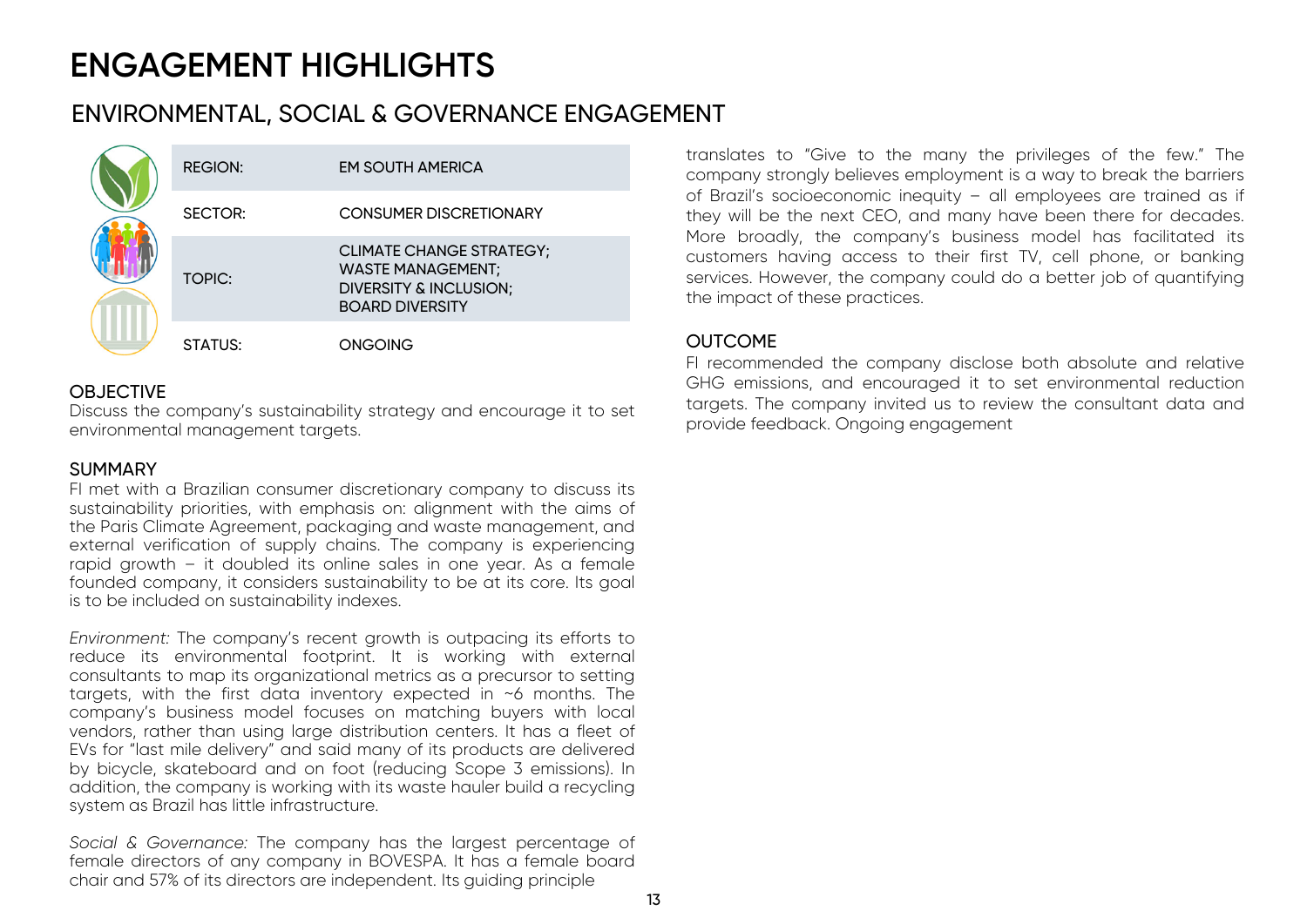# SOCIAL ENGAGEMENT

|  | <b>REGION:</b> | DM ASIA                                                      |
|--|----------------|--------------------------------------------------------------|
|  | SECTOR:        | <b>INDUSTRIALS</b>                                           |
|  | TOPIC:         | COLLECTIVE BARGAINING & UNIONS;<br><b>EMPLOYEE RELATIONS</b> |
|  | STATUS:        | <b>CONCLUDED</b>                                             |

## **OBJECTIVE**

Obtain company response on its alleged failure to respect union rights in Thailand.

#### **SUMMARY**

Through our service provider, FI engaged an electronics manufacturer regarding the company's alleged failure to support union rights in Thailand. The global industrial trade union federation, IndustriALL, made allegations of anti-union activities in the company Thai subsidiary. After the company dismissed <sup>a</sup> former union president, the Thai Supreme Court issued <sup>a</sup> ruling in January 2021 to reinstate the union president and pay back wages.

The engagement focused on the company's efforts to respect employees' right to collectively bargain and form labor unions in Thailand. The company publicly discloses its commitment to improve the working conditions of its labor union members, based on the company's social mission and responsibility. The thai has also publicly stated that it does not hinder workers' rights, including exercising union rights, freedom of association and collective bargaining as granted by Thai labor law.

In response to the investors, the company said that its Thai subsidiary maintains good relations with the employee union and that it had settled the disputes with the labor union and its international trade union IndustriALL in 2021. In addition, the company complies with laborrelated laws and regulations of the countries where it operates, makes

its Code of Conduct available in multiple languages and conducts compliance training for all employees. The company conducts regular audits and compliance checklists at each subsidiary to ensure that each is operating in accordance with the group's policies.

### **OUTCOME**

The allegations of failing to respect union rights appear to be resolved. FI will continue to monitor the company's performance on the right to freedom of association and collective bargaining for its employees. The engagement is concluded.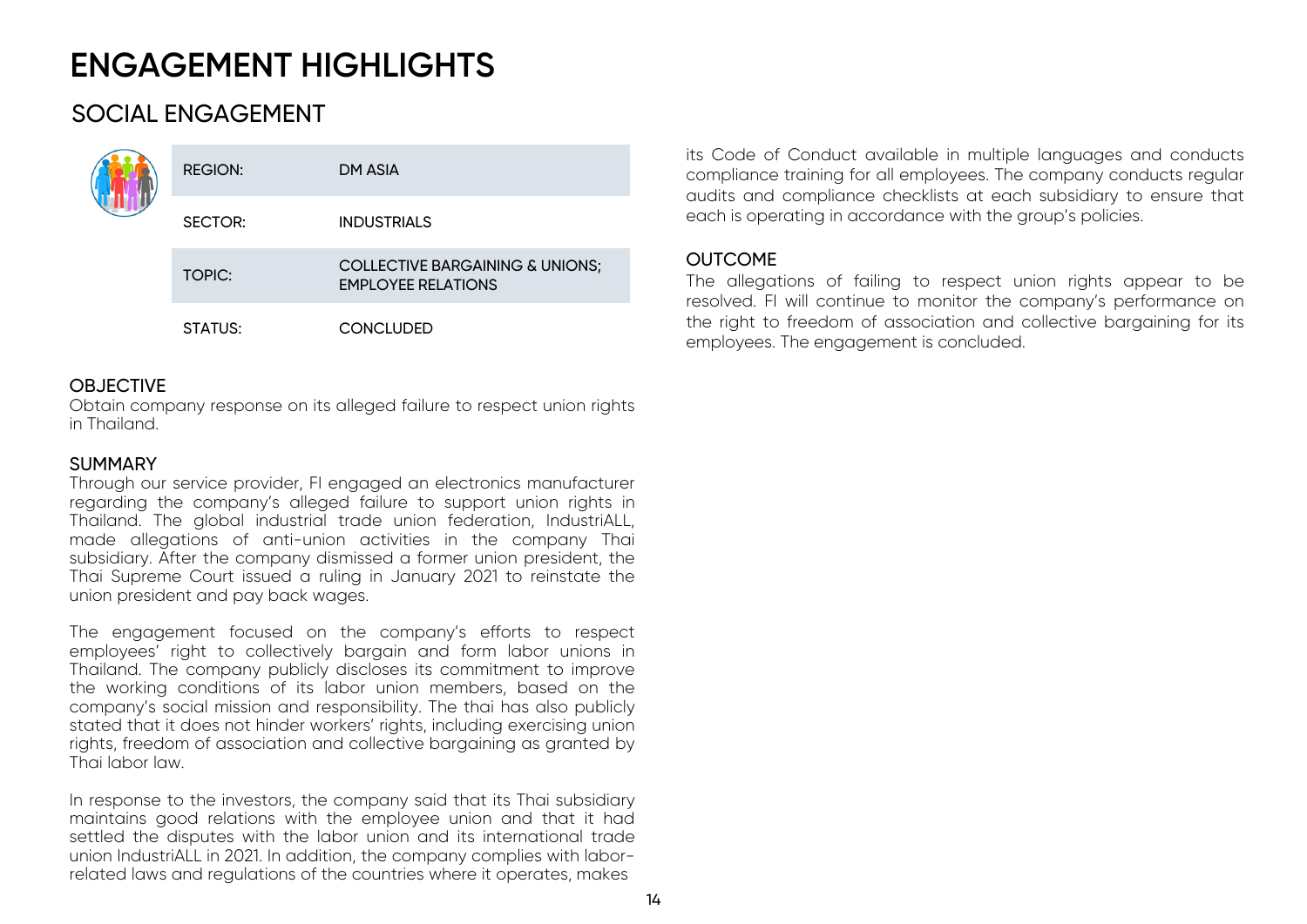# SOCIAL ENGAGEMENT

|  | <b>REGION:</b> | DM NORTH AMERICA                    |
|--|----------------|-------------------------------------|
|  | SECTOR:        | <b>CONSUMER DISCRETIONARY</b>       |
|  | TOPIC:         | <b>SUPPLY CHAIN LABOR STANDARDS</b> |
|  | STATUS:        | <b>CONCLUDED</b>                    |

## **OBJECTIVE**

Follow-up dialogue to discuss company policies on human rights due diligence in its supply chain.

#### **SUMMARY**

FI participated in an investor discussion with <sup>a</sup> consumer discretionary company on human rights due diligence in its supply chain. The company's compliance and due diligence program governing its supply chain partners is based on the company's code of conduct, which was drafted more than 30 years ago and is regularly updated based on international best practices. The code outlines supplier expectations and is fully implementable and communicated to all partners. The company has long-term partnerships with its trusted contract factories, which have to abide by its stringent code of conduct requirements.

Regarding an investor question on the risk of forced labor in the supply chain, the company referenced that its code of conduct explicitly mentions "forced labor" as <sup>a</sup> major factor. The company stated that its evaluation of suppliers in higher-risk regions (including external risk metrics data) ensures adherence to the company code on banning forced labor throughout its supply chain.

In its evaluation of contract suppliers, the company uses region and country-based risk metrics to calibrate the level of communication, training and interactions. To ensure compliance of suppliers to its code requirements and limit any risks, the team conducts annual audits that

are complemented by third party audits. The company said the main challenge facing complete adherence of its code of conduct and human rights due diligence is the need to balance the implementation of local law.

The compliance team is comprised of 150 staff members, the majority of whom are based in the local production regions. At the company headquarters, <sup>a</sup> roster of subject matter experts on environment and labor, health & safety are available to work with the local audit staff.

## **OUTCOME**

FI will continue to monitor developments related to human rights due diligence in the company supply chain. For now the engagement on this topic is concluded.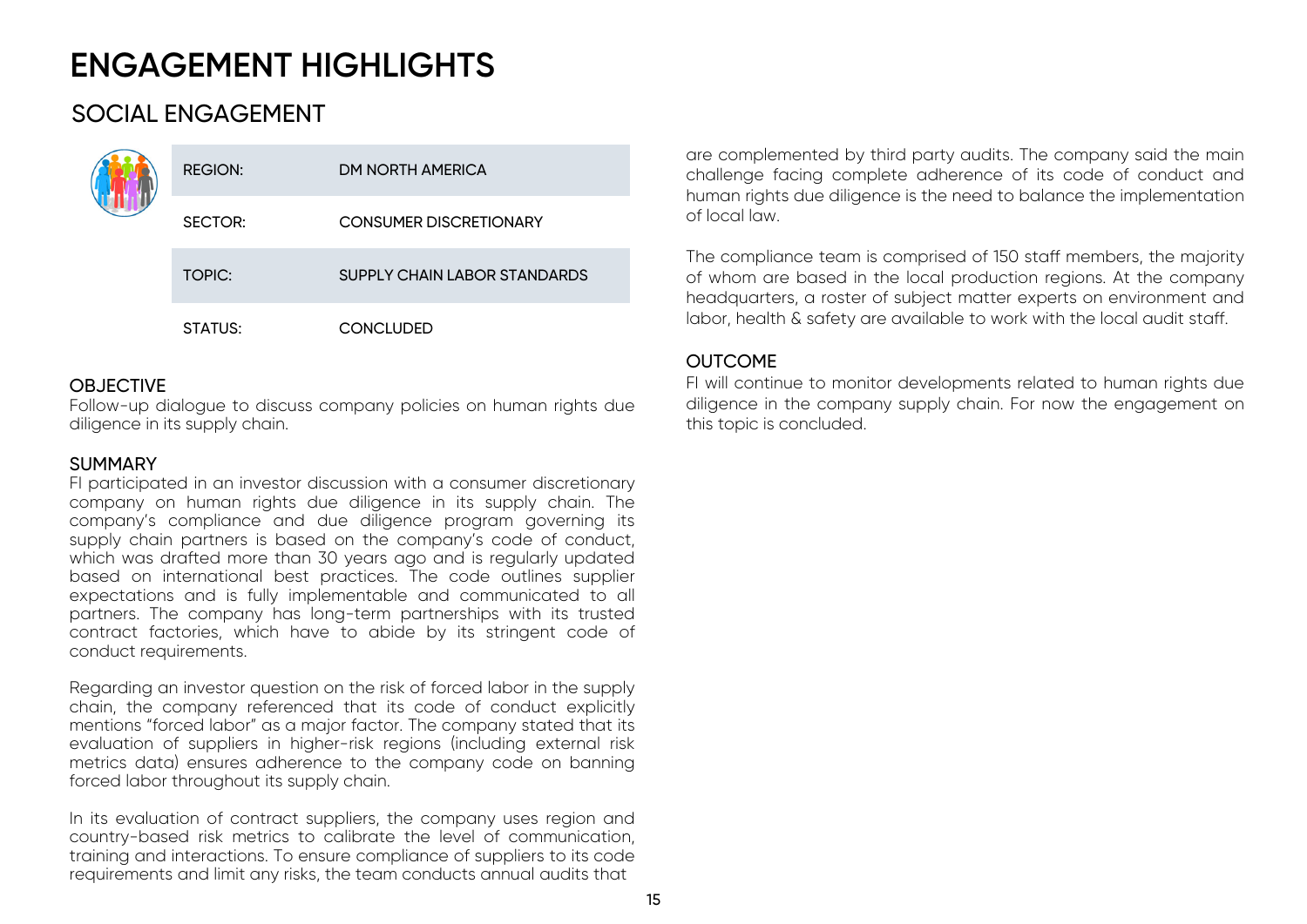# SOCIAL ENGAGEMENT

|  | <b>REGION:</b> | DM EUROPE                  |
|--|----------------|----------------------------|
|  | SECTOR:        | <b>ENERGY</b>              |
|  | <b>TOPIC:</b>  | <b>HUMAN RIGHTS POLICY</b> |
|  | <b>STATUS:</b> | <b>CONCLUDED</b>           |

### **OBJECTIVE**

Persuade the company to take steps to address business-related human rights risks in Myanmar.

### **SUMMARY**

Beginning in mid-2021 FI collaborated with 35+ other institutional investors regarding the company's human rights-related business risks in Myanmar, based on the company's longstanding partnership with <sup>a</sup> state-owned enterprise. In February 2021, Myanmar's military overthrew the country's democratically-elected government, which was followed by reports of widespread human rights violations among Myanmar's civilian population. As <sup>a</sup> result of the coup, the state-owned enterprise was seized by the military and became <sup>a</sup> major source of the regime's financing. The company has <sup>a</sup> robust human rights program, and investors asked the company to take steps to protect the safety of its workforce and ensure that the company is not complicit in enabling human rights abuses.

The company responded that it began taking steps to reduce its risk exposure, including decommissioning <sup>a</sup> new deep water gas drilling project in the country. The company also began suspending some cash distributions related to an existing pipeline, however, it expressed concern that enacting additional financial restrictions in the absence of governmental economic sanctions would breach its legal obligations and subject its local affiliate's management team to arrest and imprisonment.

The pipeline supplies electricity to Yangon and Western Thailand, and the company stated that stopping production would negatively affect residential and commercial customers in those areas. Otherreports suggested that Thailand may have sufficient resilience to withstand the loss of Myanmar gas, although some level of disruption is likely.

One of the company's core principles is the ability to operate in accordance with its internal safety guidelines. After the coup, the company was unable to access the villages around its operations due to security risks. The company expressed concern that if it ceased operations, its employees would be at high risk of criminal prosecution or forced labor. In an effort to provide assistance to employees it could not reach, the company matched the amount it paid in taxes with contributions to humanitarian organisations working in Myanmar.

## OUTCOME

In early 2022, the company announced its support for governmental sanctions on Myanmar. On the heels of this development, the company announced that due to the ongoing human rights concerns and the deterioration in the rule of law, it was withdrawing from Myanmar without seeking financial compensation. A minority partner in the pipeline project simultaneously announced its withdrawal as well.

The withdrawal is expected to be completed in mid 2022. We concluded this engagement by encouraging the company to address worker protection issues throughout the period of its withdrawal and beyond, to the greatest extent possible.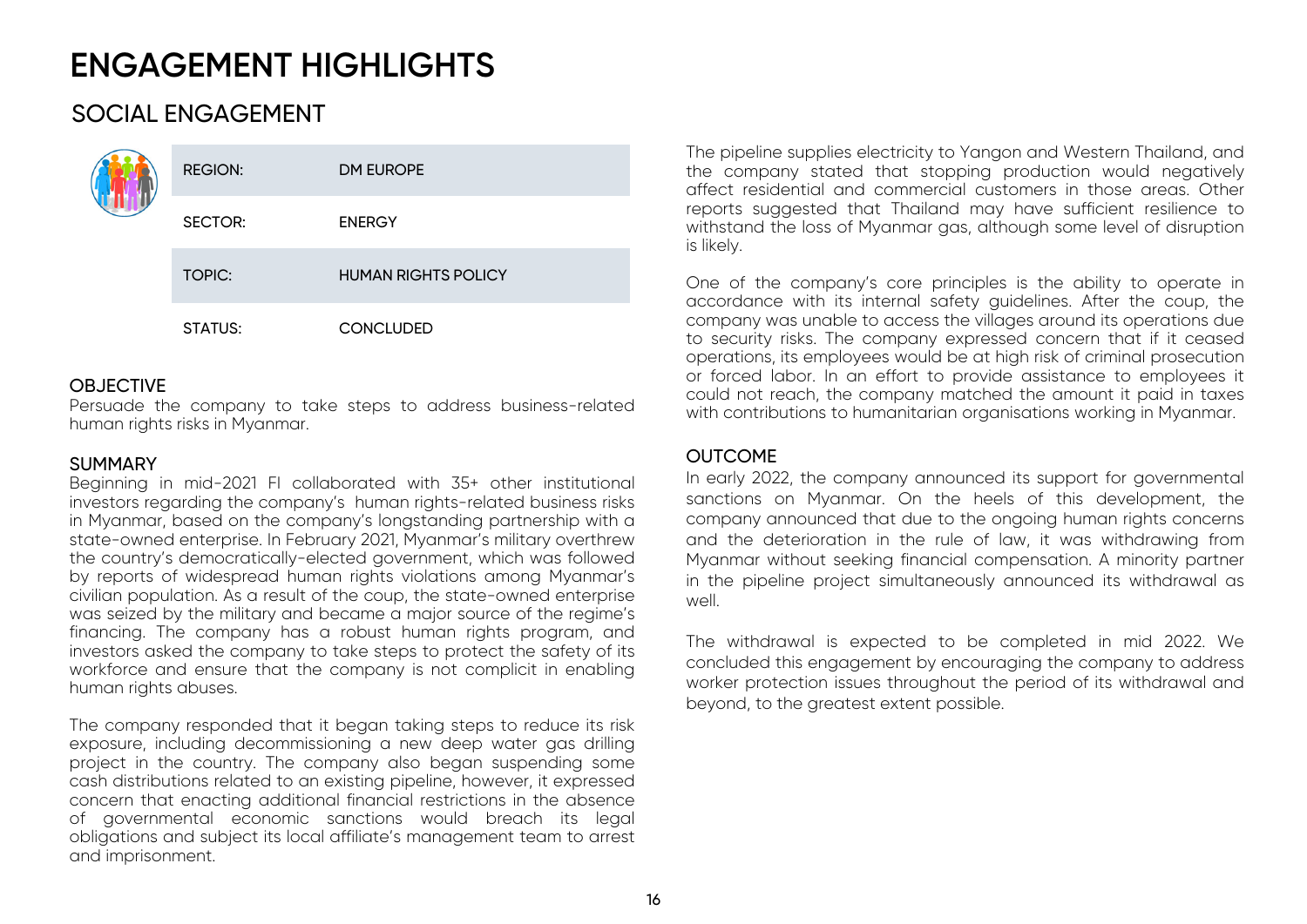## ENVIRONMENTAL, SOCIAL & GOVERNANCE ENGAGEMENT

|  | <b>REGION:</b> | DM NORTH AMERICA                                                                                                                              |
|--|----------------|-----------------------------------------------------------------------------------------------------------------------------------------------|
|  | SECTOR:        | <b>CONSUMER STAPLES</b>                                                                                                                       |
|  | TOPIC:         | <b>CLIMATE CHANGE STRATEGY;</b><br>SUSTAINABLE SOURCING; BIODIVERSITY;<br><b>TRAINING &amp; DEVELOPMENT;</b><br><b>EXECUTIVE COMPENSATION</b> |
|  | STATUS:        | <b>ONGOING</b>                                                                                                                                |

### **OBJECTIVE**

Receive updates on the company's climate change strategy and human capital development programs.

#### **SUMMARY**

FI met with an American multinational retail corporation to discuss updates on the company's climate change strategy and human capital development programs. FI acknowledged the company's recently published emissions reductions targets, which align with the SBTi (Science Based Target Initiative). These targets include achieving net-zero emissions in its operations by 2040.

We asked for an update on the company's project aiming to reduce its global supply chain Scope 1 and Scope 2 emissions by one billion metric tons by 2030. Through this project, the company offers support and financial incentives to suppliers that reduce their emissions. Although more than 3,000 suppliers have signed up to the initiative, data is lacking on the proportion of suppliers that signed on to the initiative relative to the total supplier base.

Regarding biodiversity, FI inquired into the company's strategy around managing the ecological impacts of their operations. The company noted that its environmental compliance teams collaborate with its real estate teams to manage these sorts of impacts, specifically on land and water use. The company is also implementing <sup>a</sup> value chain approach to commodities as it hopes to reduce negative impacts related to each product. This includes vessel monitoring for seafood

and aerial monitoring for beef and soy. The company hopes to continue its progress on <sup>a</sup> 'place-based' strategy where entire geographic areas can achieve certifications as socially or environmentally sustainable concerning particular commodities.

*Social:* During FI's 2021 engagement meeting with the company, it described programs that focus on education, stability and upward mobility for all of its employees. The company noted that these programs increase employee satisfaction and reduce turnover. In addition, as employees utilize these programs it supports broader organizational human capital themes and influences the broader community.

*Governance:* FI also inquired into the structure of the company's executive compensation, specifically whether D&I and ESG metrics are included. The company is open to feedback, but currently, ESG metrics are tied to the executive most closely responsible for the goal. The company also noted that ESG goals affect Profit/Loss and Return on Investment metrics. FI will continue to monitor the company's progress in this area.

### **OUTCOME**

FI will continue to track the company's progress toward its sustainability goals in addition to areas of human capital development.